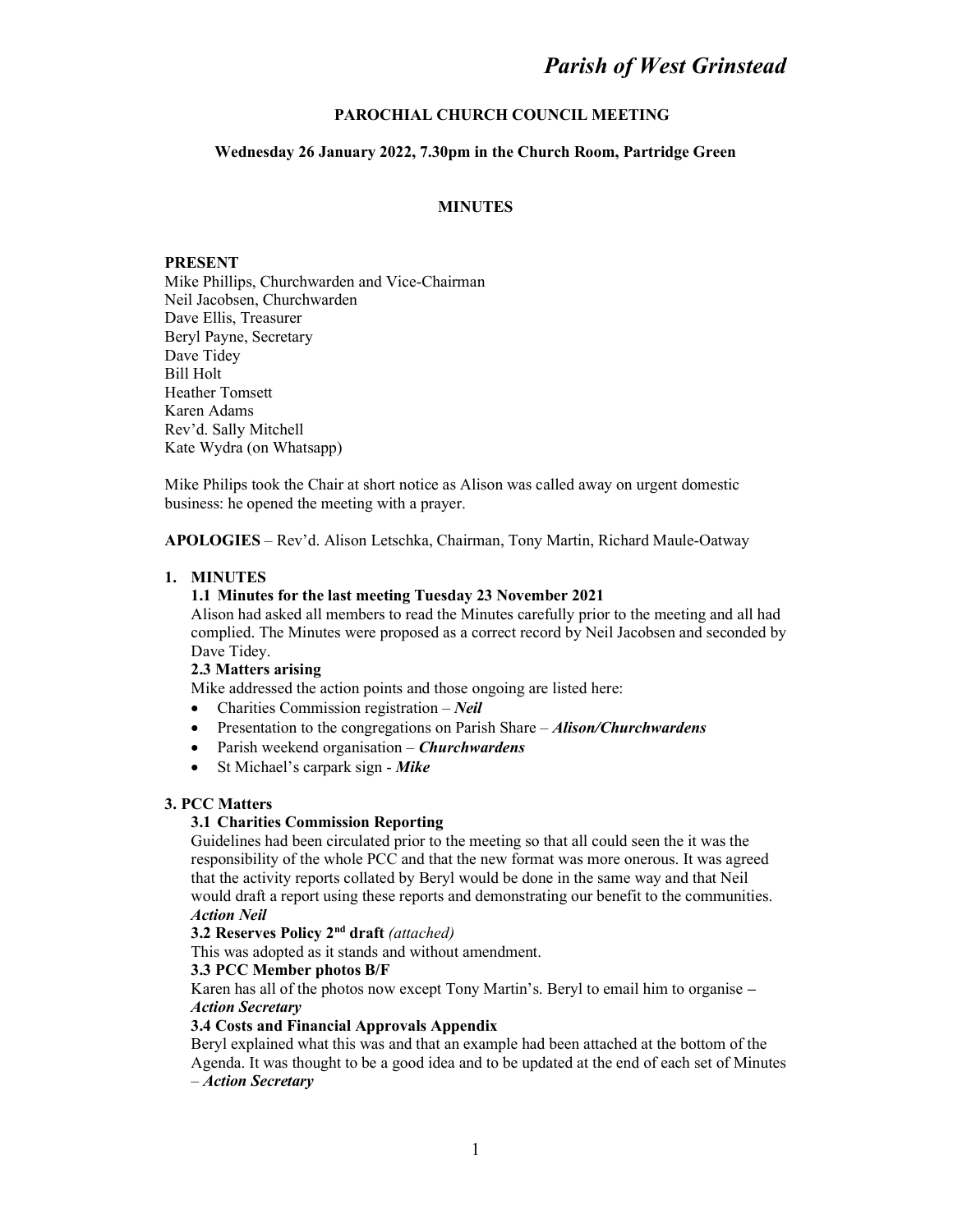# 4. FINANCE

# 4.1 Treasurer's Report and Accounts

The Treasurer reported that he was still working on the 4th quarter accounts in readiness for approval at the next meeting and for the APCM.

He also reported that:

- $\bullet$  there was £57,000 in our account.
- $\bullet$  He had received £52,000 in donations
- He was reclaiming VAT
- Ian Balls had received a grant of £15,000

## Mike said he would update the GiftAid, which would help the cashflow  $-Action$  Mike 4.2 Fundraising

Mike confirmed that following a meeting, it had been agreed that the Parish weekend would go ahead, but scaled down, and reliant on Tony Robinson allowing us to use his field for parking and help from volunteers:

- Saturday the church to church run with limited activity
- Sunday the local church vicinity walk
- A dog show and small refreshments

# 5. MISSION

Sally reported that:

- the first additional service designed for the ex-Weald church people on 9 January went very well with over 50 attendees.
- the Breakfast church on 23 January was attended by 65 adults and 14 children
- there had been an adult Baptism at St George's of a new teenage member of the congregation on 23 January.

# 6. REPORT FROM THE CHAIR

As Alison was not present, it was thought that what Sally had reported was what Alison would have included in this item.

# 7. FABRIC

# 7.1 St George's

# 7.1.1 Bats and associated works

Dave Tidey reported that:

- We are going to have to pay 100% of the cost of the wood ordered  $(\text{\pounds}40,000)$ , but that this sum will be reimbursed by Bats in Churches.
- Another Bat Licence is required before we can proceed with any more work
- $\bullet$  He was proposing PCC approval for £960 + VAT for the Surveyor's design for the support of the rafters – this was seconded by Heather Tomsett
- The heating is 90% in with just two more radiators to go
- The lighting will be sone when the boarding is finished
- Work is re-commencing again mid-March
- Scrap metal removed will fetch about £60

# 7.2 St Michael's

7.2.1 Lychgate – Mike has received two vastly different quotes – one for £15,000 and the other from a local builder who has done several jobs for him in the past for  $\pounds1,500 + VAT$ and possibly about £200 for tiles on the roof if necessary. The cheapest option is to repair it in situ. As the Chancellor has instructed us to get the Lychgate repaired and not moved, Neil agreed that we should get it done.

The Motion is that the PCC of West Grinstead authorise Mike Phillips, Churchwarden to go ahead with organising the repair in situ of the Lychgate at the entrance to St Michael's church for the cost of £1,500 + VAT and to include a possible additional £200 for roof tiles